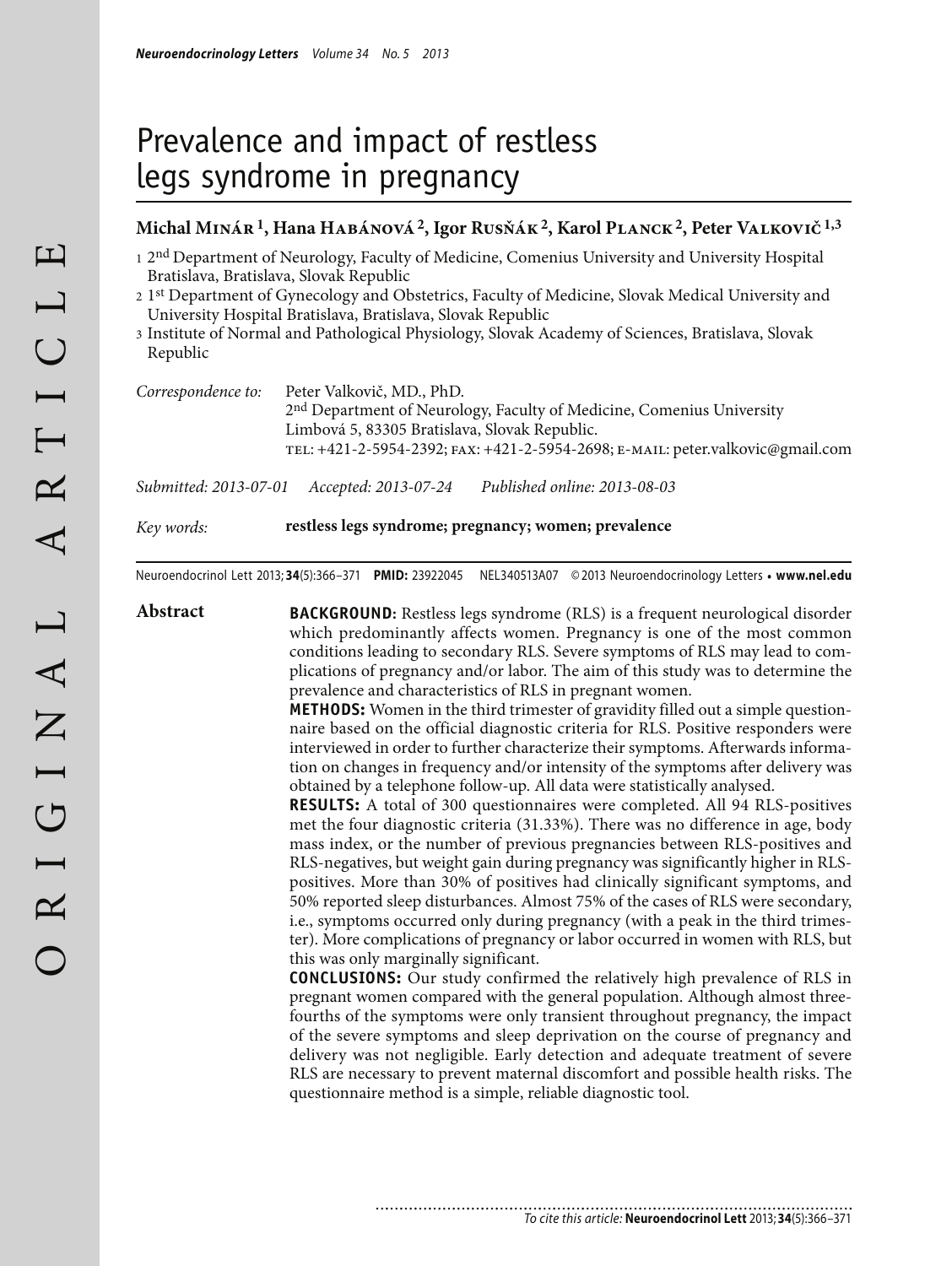# **INTRODUCTION**

The link between restless legs syndrome (RLS) and pregnancy was first described by Karl Ekbom (Ekbom 1945) in the middle of the last century. More recently one extensive French study reported that nearly threefourths of pregnant women have some type of sleep disorder; RLS and/or periodic limb movements in sleep (PLMS) account for one fourth of these (Neau *et al.* 2010b). Sleep disturbances increase the risk of complications for both mother and child. Moreover, the presence of transient RLS during pregnancy is a significant risk factor for a new transient RLS in a subsequent pregnancy, and even for the development of a future idiopathic RLS."(Cesnik *et al.* 2010).

The appearance or worsening of pre-existing RLS occurs mainly in the third trimester of pregnancy (Manconi *et al.* 2004a; Neau *et al.* 2010a). This suggests that one or more risk factors associated with pregnancy – hormonal, metabolic (mainly iron deprivation) and psycho-behavioral changes – contribute to the development (worsening) of symptoms in predisposed women. Although RLS is a relatively frequent neurological disorder, it remains markedly under-diagnosed or misdiagnosed. Its diagnosis is simple and treatment is effective. It is necessary to detect it early in order to reduce deterioration of the quality of life. To draw more attention to this condition, we determined the prevalence and characteristics of RLS in pregnant women.

## **SUBJECTS AND METHODS**

## *Subjects*

The sample was comprised of 300 consecutive women in the third trimester of pregnancy, older than 18 years, who had been admitted to the 1st Department of Gynecology and Obstetrics, Medical Faculty of the Slovak Medical University and University Hospital in Bratislava for delivery. Data were collected from September 2011 to November 2012.

**Tab. 1.** Restless legs syndrome – essential diagnostic questions.

- Do you have, or have you ever had unpleasant or uncomfortable feelings in the legs or pain that occurs / occurred mainly while sitting or lying down?
- 2. Do you feel, or have you ever felt the need or urge to move the legs, which occurs / occurred mainly when sitting or lying down?
- 3. Does/did active movement lead to the disappearance or alleviation of these annoying feelings of pain or the urge to move?
- 4. Are / were these annoying and uncomfortable feelings in the legs, or the urge to move, worse in the evening or at night, compared to the early morning?

## *Data collection*

The questionnaire was based on the official diagnostic criteria of the International Restless Legs Study Group (IRLSSG). The Slovak version had been used earlier in an extensive study on outpatients of the Neurology Department (Valkovič *et al.* 2009). The four essential diagnostic questions are shown in Table 1.

The questionnaire was slightly modified for the examination of the pregnant population.

After signing an informed consent, patients completed the first part of questionnaire, which focused on the identification and collection of demographic data – name, age, previous pregnancy, anthropometric data, information about chronic diseases, regular medication and supplementation of iron and folic acid during pregnancy.

Responders who did not meet the diagnostic criteria were considered negative for RLS (RLS–). Women who affirmatively responded to all four questions were interviewed by a physician who confirmed the diagnosis of RLS – positive for RLS (RLS +). Disorders mimicking RLS – e.g., peripheral neuropathy, lower limb ischemic disease, peripheral vascular disease, night cramps, positional discomfort, hypnagogic myoclonus – were all excluded by skilled neurologist. The second part of the questionnaire was focused on the characteristics of RLS, e.g., description of sensory sensations, intensity, frequency and time of symptom onset, impact on sleep, occurrence before pregnancy and history of RLS in the relatives. A substantial part of the responders answered the questions of the validated International Restless Legs Syndrome Scale (IRLSS; Walters *et al.* 2003; © IRLS Study Group 2001. All rights reserved).

#### *Telephone follow-up*

Responders with RLS were asked about changes in frequency and/or intensity of their symptoms at least 4 months after delivery.

#### *Statistical analysis*

The data were analyzed with the IBM SPSS Statistics 20 software. Descriptive statistics were used to evaluate demographic and clinical ordinal data. In order to compare the two groups (RLS+ versus RLS–), individual variables were first tested with the Lilliefors test (modification of the Kolmogorov-Smirnov test). If the data distribution was normal, the variables were compared between the two groups using Student's t-test (level of significance α≤ 5%; *p≤*0.05). For correlation statistics, Pearson´s correlation coefficient was used for parametric data, (*p≤*0.01), and a Spearman correlation coefficient for non-parametric variables (*p≤*0.01).

## **RESULTS**

A total of 300 questionnaires were collected. The demographic data of the entire study population are given in Table 2. RLS symptoms were reported to occur at a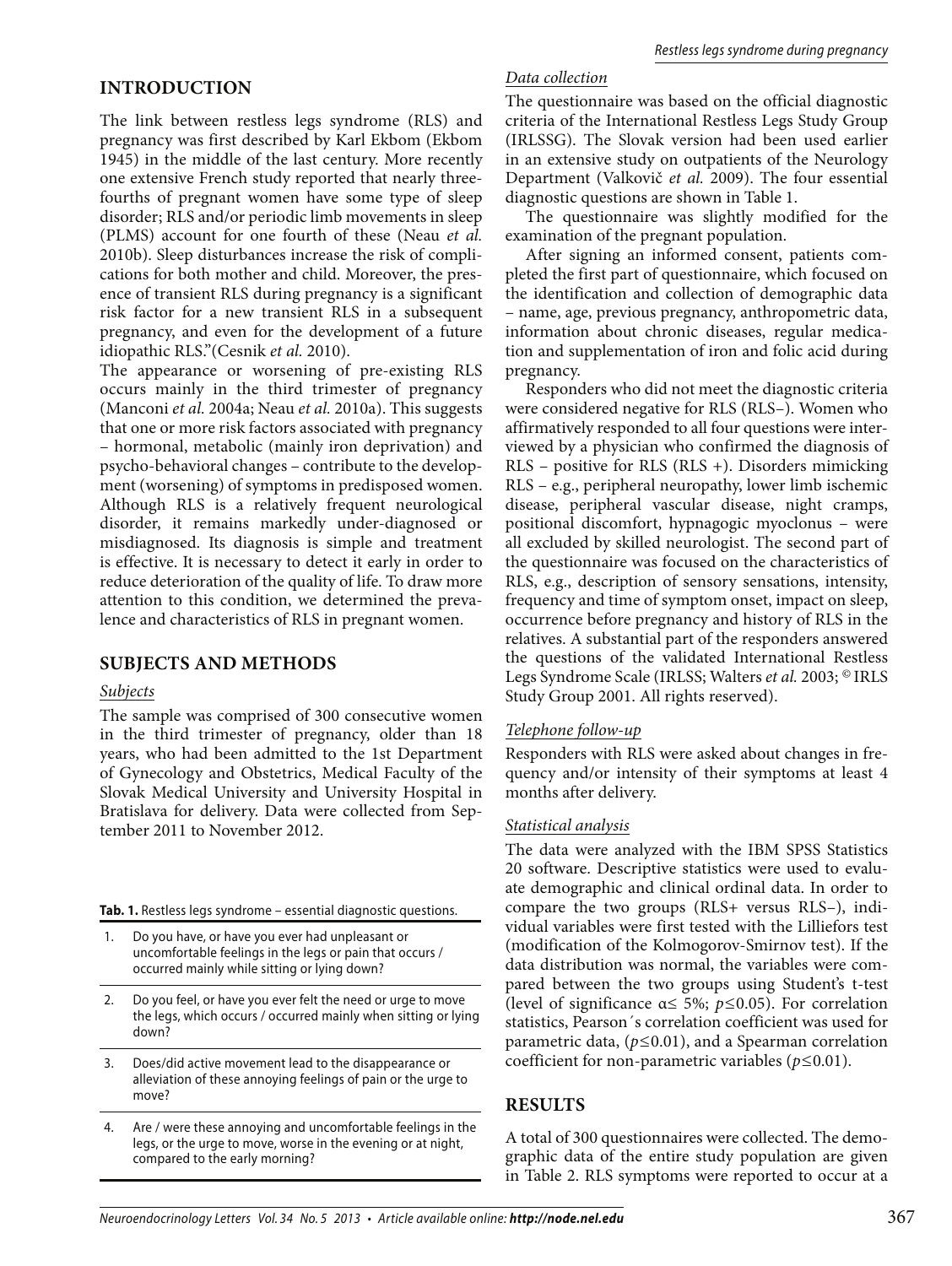certain frequency and intensity during pregnancy by 94 responders (31.33%). A comparison of selected parameters between the RLS+ and RLS– (Table 2) groups did not reveal a significant difference in age, number of previous pregnancies or in the body mass index. Weight gain during pregnancy, however, was significantly higher in the RLS+ group (*p≤*0.001).

The difference in the length of gestation was marginally significant (*p=*0.06): RLS+ women delivered almost 1 week later than RLS–. The children of the RLS+ had lower birth weight, but this was not significant (*p=*0.19).

There were more high-risk pregnancies in the RLS+ group (29.79% vs.21.84%), but this was not significant. A comparison of the different risks revealed that more serious complications – threatened spontaneous abortion, threatened spontaneous preterm labor, and intrauterine growth retardation of the fetus – occur in women with RLS.

The most prevalent, sensitive symptoms described by responders as dominant are given in Table 4. The intensity of symptoms, graded on a visual analog scale from 0 to 10 (0 – no symptoms,  $10$  – the most intense imaginable sensation), is shown in Figure 1. Figure 2 shows the time of symptom onset (during day). The frequency of RLS symptoms is given as the number of days with symptoms per month in Figure 3.

Symptoms of RLS started in the third trimester in 71% of responders with RLS, in 23% during the second trimester, and the remaining 6% had symptoms in early pregnancy.

Half of the responders with RLS had sleep disturbances associated with the symptoms of RLS. The deterioration of sleep quality depended only on the intensity and frequency of the symptoms.

Of all 94 RLS+ responders, 63 (n=67%) were tested on the International Restless Legs Scale (IRLS). The total symptom severity score in the last week was on the average 9.61±8.84 (out of the maximum possible score of 40). All of the categories are shown in Figure 4.

#### *Types of RLS*

Sixteen of 94 RLS-positives had symptoms before the actual pregnancy; one RLS+ reported symptoms during the previous pregnancy. Thus, almost 16% of RLS-positives had had symptoms when not pregnant and therefore were assumed to have idiopathic RLS. Almost 50% of these women had a positive family history.

In 5%, the symptoms started in pregnancy and persisted after labor (results from telephone follow-up) – they probably had idiopathic RLS, which was induced by pregnancy. Family history was positive in only one case. The proportion of different types of RLS in our sample is shown in Figure 5.

As regards postpartum changes in the severity of symptoms, 68.75% reported improvement (decrease in IRLS score), 25% the same intensity of the symptoms, and only one responder reported worsening.

Tab. 2. Basic demographic and clinical data (N=300).

| Age (years)                          | $30.81 \pm 4.60$     |
|--------------------------------------|----------------------|
| Body mass index (kg/m <sup>2</sup> ) | $27.30 \pm 4.20$     |
| Weight gain (kg)                     | $13.75 \pm 5.25$     |
| Order of pregnancy                   | $1.66 \pm 0.91$      |
| Duration of pregnancy (weeks)        | $38.99 \pm 3.08$     |
| Birth weight of newborn (g)          | $3328.75 \pm 532.10$ |

**Tab. 3.** Comparison of selected demographic and clinical parameters in RLS–positives and –negatives.

| <b>Parameter</b>          | group  | mean    | SD     | <b>SE</b> | <i>p</i> -value |
|---------------------------|--------|---------|--------|-----------|-----------------|
| Age                       | $RLS+$ | 30.84   | 4.65   | 0.48      | 0.94            |
| (years)                   | $RLS-$ | 30.80   | 4.59   | 0.32      |                 |
| Body mass index           | $RLS+$ | 27.23   | 3.94   | 0.41      | 0.89            |
| (kq/m <sup>2</sup> )      | $RLS-$ | 27.31   | 4.36   | 0.30      |                 |
| <b>Pregnancy duration</b> | $RLS+$ | 39.49   | 2.61   | 0.27      | 0.06            |
| (weeks)                   | $RLS-$ | 38.77   | 3.26   | 0.23      |                 |
| Number of                 | $RLS+$ | 1.68    | 1.02   | 0.11      | 0.63            |
| pregnancies               | $RLS-$ | 1.82    | 2.74   | 0.19      |                 |
| Birth weight of           | $RLS+$ | 3269.35 | 575.49 | 59.68     | 0.19            |
| newborn(q)                | $RLS-$ | 3355.41 | 509.07 | 35.56     |                 |
| Weight gain               | $RLS+$ | 15.76   | 5.55   | 0.58      | 0.001           |
| (kg)                      | RLS-   | 12.86   | 4.86   | 0.34      |                 |

| SD – standard deviation. SE – standard error of the mean: |  |
|-----------------------------------------------------------|--|
| significant result is in bold                             |  |

|             | <b>Tab. 4.</b> Description and prevalence of perceived dominant |  |
|-------------|-----------------------------------------------------------------|--|
| sensations. |                                                                 |  |

| <b>Sensation description</b> | N  | $\%$  |
|------------------------------|----|-------|
| <b>Nervousness</b>           | 23 | 23.96 |
| Pins and needles             | 11 | 11.04 |
| Urge to move                 | 11 | 11.04 |
| Don't know                   | 9  | 9.38  |
| Tingling                     | 8  | 8.33  |
| Restlessness                 | 6  | 6.25  |
| Cramps                       | 6  | 6.25  |
| Tearing of muscles           | 5  | 5.21  |
| Tension                      | 5  | 5.21  |
| Numbness                     | 3  | 3.2   |
| Muscle contraction           | 2  | 2.08  |
| Energy flow                  | 1  | 1.04  |
| Pain                         | 1  | 1.04  |
| Heavy legs                   | 1  | 1.04  |
| Pressure in veins            | 1  | 1.04  |
| Burning                      | 1  | 1.04  |
| Bone growth                  | 1  | 1.04  |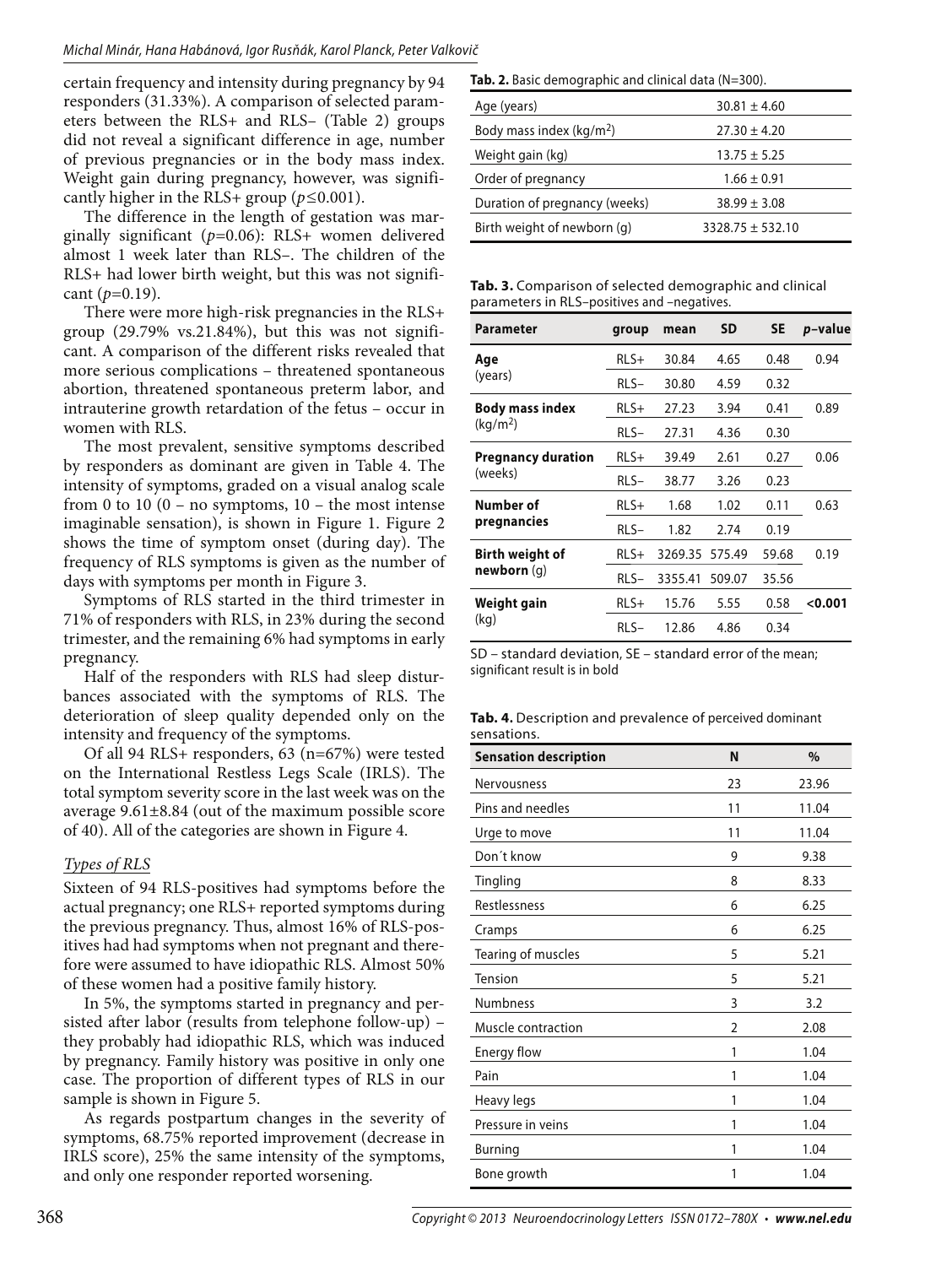

**Fig. 1.** Average intensity of RLS symptoms on visual analogue scale (0 – means no symptoms; 10 – the most intense imaginable sensation),  $N = 94$ .



**Fig. 3.** Frequency of RLS symptoms given as number of days with symptoms per month  $(N = 94)$ .



**Fig. 5.** The different types of RLS during pregnancy.

#### **DISCUSSION**

Our findings confirmed that the prevalence of RLS is higher in pregnant women than in the general population (7.2% according to published data) even compared with non-pregnant women in whom the prevalence of RLS is approximately twofold that in men of the same age (Allen *et al.* 2005).



**Fig. 2.** Time of highest occurrence of RLS symptoms during the day  $(N = 94)$ .



**Fig. 4.** The average score of each IRLS category.

The prevalence was almost 32%, which is consistent with the results of extensive epidemiological studies (e.g., 26% in Italy and 32% in France). The occurrence of RLS among the pregnant is independent of age – as in the general population (Montplaisir *et al.* 2006; Walters *et al.* 1996) – the number of previous pregnancies (Berger *et al.* 2004), or the body mass index (Gao *et al.* 2009). However, our study revealed an association between the presence of RLS and weight gain during pregnancy, a finding that stresses the role of "body mass" in the pathophysiology of RLS.

Nearly three-fourths of responders with RLS had symptoms only during pregnancy, and these culminated in the third trimester; they thus had secondary RLS. Approximately 15% had primary RLS (almost half of them had a positive family history), and the remaining had previously had "clinically silent" idiopathic RLS that was induced by pregnancy.

Most of RLS+ responders did not attribute their unpleasant sensations to neurological conditions. Some had never even heard of "Restless legs syndrome". They connected the symptoms with typical signs of a pregnancy, e.g., muscle cramps, swelling of the calves, and positional discomfort. Bizarre sensations were hardly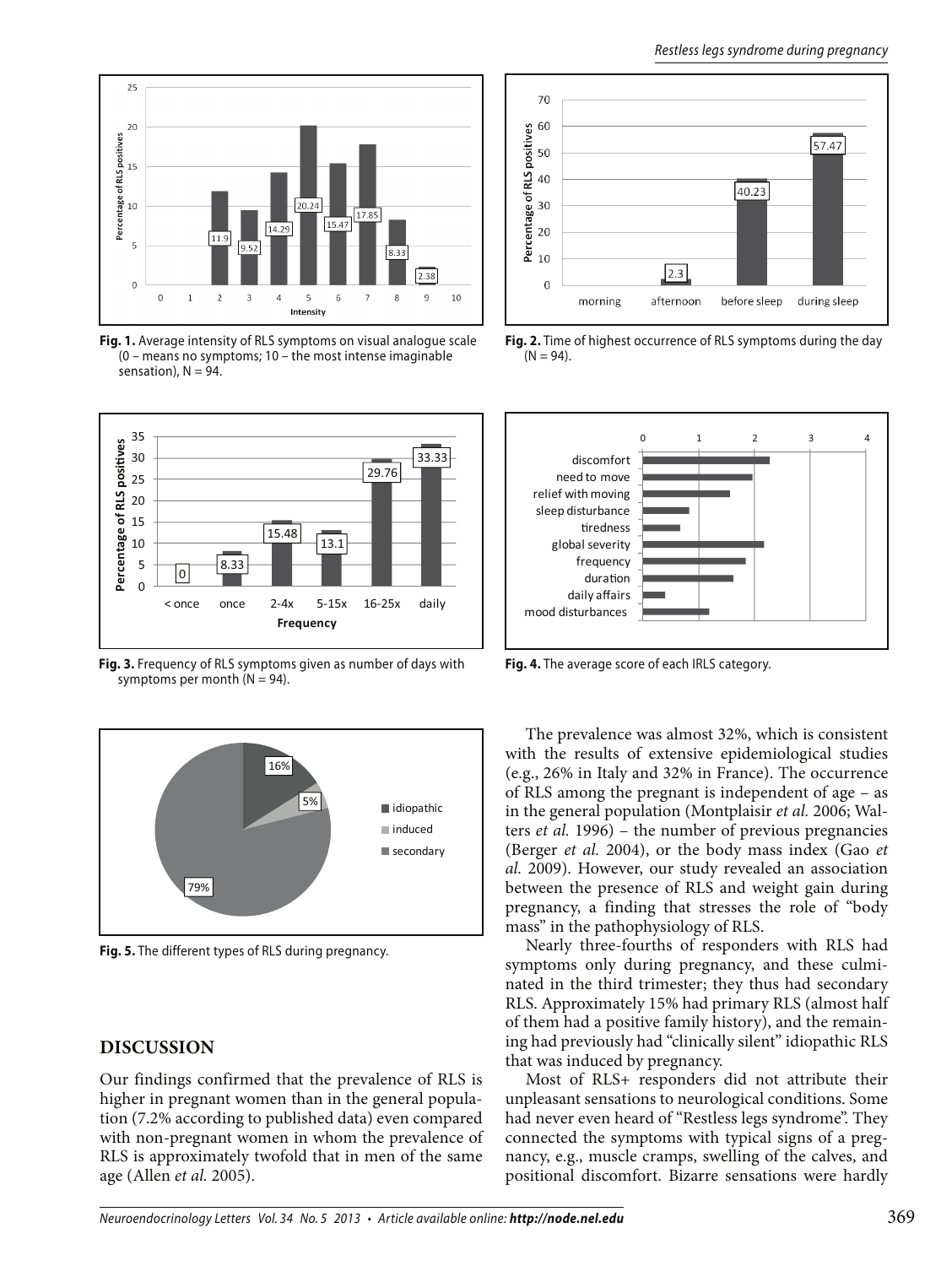ever reported to their physician, who also rarely asked their patients about symptoms of RLS. This indicates that the level of awareness of RLS is quite low among patients and doctors as well.

More than 30% of RLS-positive women had clinically significant symptoms with moderate to severe intensity at least twice a week. They thus fulfilled the criteria for "RLS sufferers" according to IRLSSG (Tan & Ondo 2000). Symptoms occurred only at bedtime and during the night in almost 98%, and 50% of RLS+ responders reported having sleep disturbances, that correlated with excessive daytime fatigue, as well as with the negative impact on the activities of daily living (ADL) and mood. Moreover, in addition to its negative effects on the quality of life of pregnant women, we also observed that RLS could have an impact on the course of pregnancy and fetal development. Pregnant RLS positives had a tendency to have more serious complications during pregnancy (threatened abortion, threat of premature labor and intrauterine growth retardation). We also observed a trend for their newborns to have a lower birth weight although they had longer gestations.

The presence of RLS symptoms during pregnancy increases the risk of idiopathic forms. Severe and untreated syndromes negatively affect not only the quality of the patient's life, e.g., insomnia, excessive daytime fatigue, impaired concentration and mood, avoidance of activities that require restriction in movements, but they also have an adverse effect on the overall morbidity of the population (increased incidence of anxiety and depression, cardiovascular disease, and strokes). This is associated with negative socio-economic consequences. All these facts stress the importance of detecting RLS early in this susceptible population, and if necessary, promptly initializing adequate treatment.

#### *Treatment of RLS during pregnancy*

The therapeutic options for treating RLS symptoms are restricted in pregnant women. Since RLS associated with pregnancy is usually transient and has a mild intensity, it is not always necessary to use medication (Manconi *et al.* 2004b; Manconi & Ferini-Strambi 2004). Iron and vitamin B deficiency must first be ruled out, and sufficient supplementation provided if needed. Intravenous magnesium has also been reported to be effective (Bartell & Zallek 2006). If necessary, drugs with better safety profiles can be used at the lowest effective dose – anticonvulsants (gabapentin, carbamazepine) or some benzodiazepines (e.g., clonazepam). Although dopaminergic drugs have been approved as a first-line treatment for daily RLS symptoms, there is little information about their teratogenic potential. A prospective study based on the analysis of individual cases of severe RLS in pregnant women treated with these compounds did not observe a higher risk for major malformations or other adverse events (Dostal *et al.* 2012). Therefore, low doses of levodopa or dopamine agonist could be used in cases of very severe symptoms.

## **CONCLUSIONS**

Our work confirmed the relatively high prevalence of RLS in pregnant women in the third trimester. Nevertheless, the awareness of the possibility of RLS in these women is extremely low, in both the general public and the medical community. Our results prove that the symptoms of RLS not only worsen the quality of life, but might increase the incidence of complications during pregnancy and labor.

Adequately chosen and timely commenced therapy (e.g., sufficient iron supplementation) may prevent discomfort, sleep disturbances, mood swings, excessive fatigue, and the above-mentioned complications.

Our findings support and stress the efficacy of using a simple questionnaire as a diagnostic tool for the early identification of patients with RLS.

### **ACKNOWLEDGEMENT**

We wish to thank Judy Benson for copyediting the manuscript. IRLS contact information and permission to use: MAPI Research Trust, Lyon, France. E-mail: contact@mapi-trust.org – Internet: www.mapi-trust.org.

#### REFERENCES

- 1 Allen RP, Walters AS, Montplaisir J, Hening W, Myers A, Bell TJ, et al (2005). Restless legs syndrome prevalence and impact: REST general population study. Arch Intern Med. **165**: 1286–1292.
- Bartell S, Zallek S (2006). Intravenous magnesium sulfate may relieve restless legs syndrome in pregnancy. J Clin Sleep Med. **2**: 187–188.
- Berger K, Luedemann J, Trenkwalder C, John U, Kessler C (2004). Sex and the risk of restless legs syndrome in the general population. Arch Intern Med. **164**: 196–202.
- 4 Cesnik E, Casetta I, Turri M, Govoni V, Granieri E, Strambi LF, et al (2010). Transient RLS during pregnancy is a risk factor for the chronic idiopathic form. Neurology. **75**: 2117–2120.
- 5 Dostal M, Weber-Schoendorfer C, Sobesky, Schaefer C (2012). Pregnancy outcome following use of levodopa, pramipexole, ropinirole, and rotigotine for restless legs syndrome during pregnancy: a case series. Eur J Neurol. doi: 10.1111/ene.12001.
- Ekbom K (1945). Restless legs: a clinical study. Acta Med Scand. **158**: 1–123.
- 7 Gao X, Schwarzschild MA, Wang H, Ascherio A (2009). Obesity and restless legs syndrome in men and women. Neurology. **72**: 1255–1261.
- 8 Manconi M, Ferini-Strambi L (2004). Restless legs syndrome among pregnant women. Sleep **27**: 350.
- Manconi M, Govoni V, De Vito A, Economou NT, Cesnik E, Mollica G, et al (2004a). Pregnancy as a risk factor for restless legs syndrome. Sleep Med. **5** 305–308.
- 10 Manconi M, Govoni V, De Vito A, Economou NT, Cesnik E, Casetta I, et al. (2004b). Restless legs syndrome and pregnancy. Neurology. **63**: 1065–1069.
- 11 Montplaisir J, Michaud M, Petit D (2006). New trends in restless legs syndrome research. Sleep Med Rev. **10**: 147–151.
- 12 Neau JP, Marion P, Mathis S, Julian A, Godeneche G, Larrieu D, et al (2010a). Restless legs syndrome and pregnancy: follow-up of pregnant women before and after delivery. Eur Neurol. **64**: 361–366.